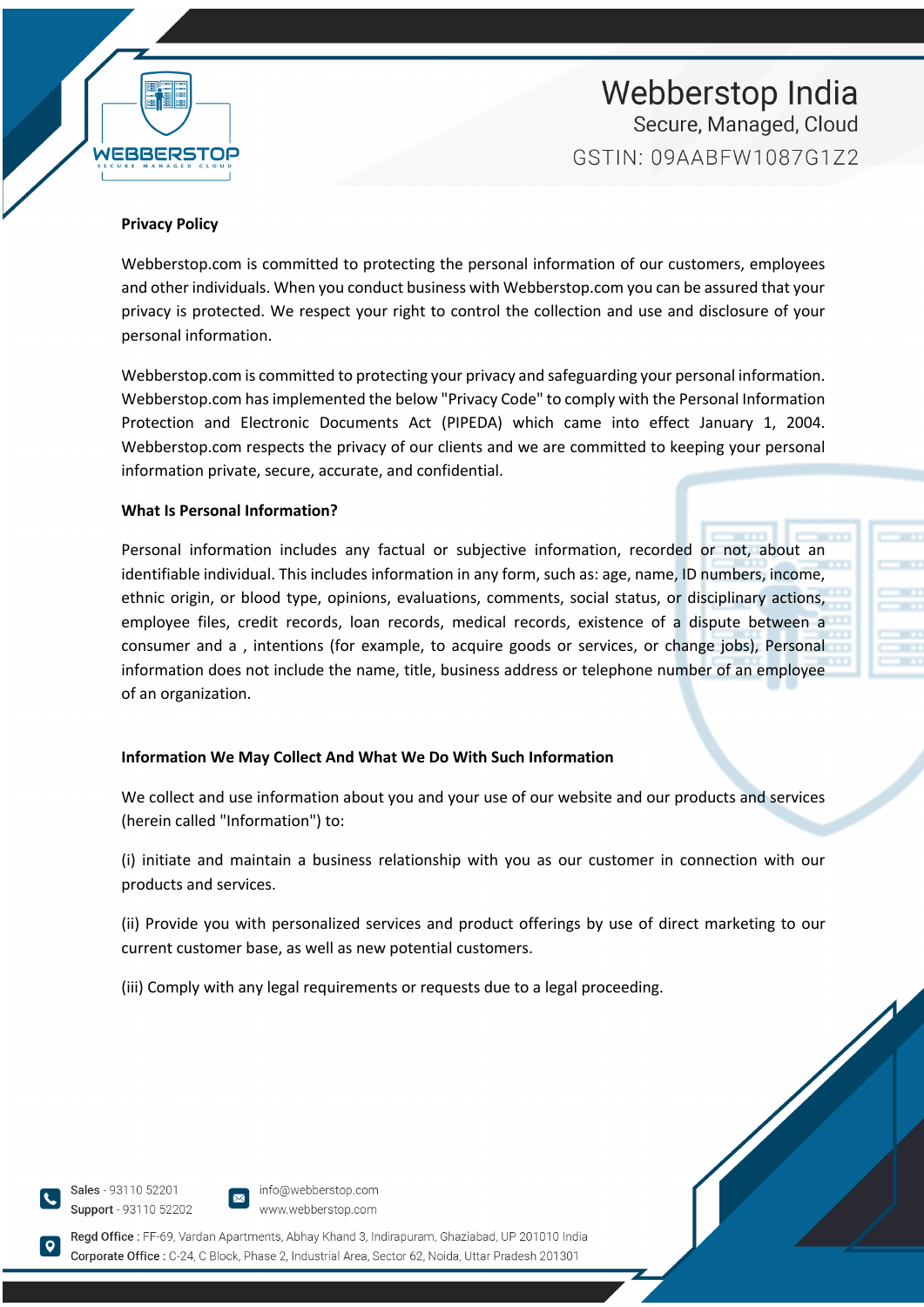Webberstop India Secure, Managed, Cloud GSTIN: 09AABFW1087G1Z2

WEBBER

The Personal Information Protection and Electronic Documents Act utilizes the model code from the Canadian Standards Association(CSA). The code was developed by business, consumers, academics and government under the auspices of the Canadian Standards Association. It lists 10 principles of fair information practices, which form ground rules for the collection, use and disclosure of personal information. These principles give individuals control over how their personal information is handled in the private sector. An organization is responsible for the protection of personal information and the fair handling of it at all times, throughout the organization and in dealings with third parties. Care in collecting, using and disclosing personal information is essential to continued consumer confidence and good will.

To view the Personal Information and Electronic Document Act, **click here now**.

Webberstop.com takes our Privacy code seriously, which is based on the below 10 principles:

## **1. Accountability**

Webberstop.com is responsible for information under our control. We have assigned an individual who is accountable for our organization's compliance to the Privacy Principles set out by the Personal Information Protection and Electronic Documents Act.

## **2. Identifying purposes**

Whenever we collect information from a customer or potential customer we identify the purpose for which the information will be used.

# **3. Consent**

Consent and knowledge of the individual is required before we collect or disclose any personal information, except in cases where it is inappropriate.

## **4. Limiting collection**

We only collect information that is necessary for the purpose identified by our organization.

# **5. Limiting use, disclosure, and retention**

Just as Webberstop.com takes steps to limit the types of information we collect from you, we carefully regulate how we handle your personal information. We do not use your information for purposes other than those to which you have consented, or as required by law (for example in a legal investigation).

Sales - 93110 52201 Support - 93110 52202



Regd Office: FF-69, Vardan Apartments, Abhay Khand 3, Indirapuram, Ghaziabad, UP 201010 India Corporate Office : C-24. C Block. Phase 2. Industrial Area. Sector 62. Noida. Uttar Pradesh 201301

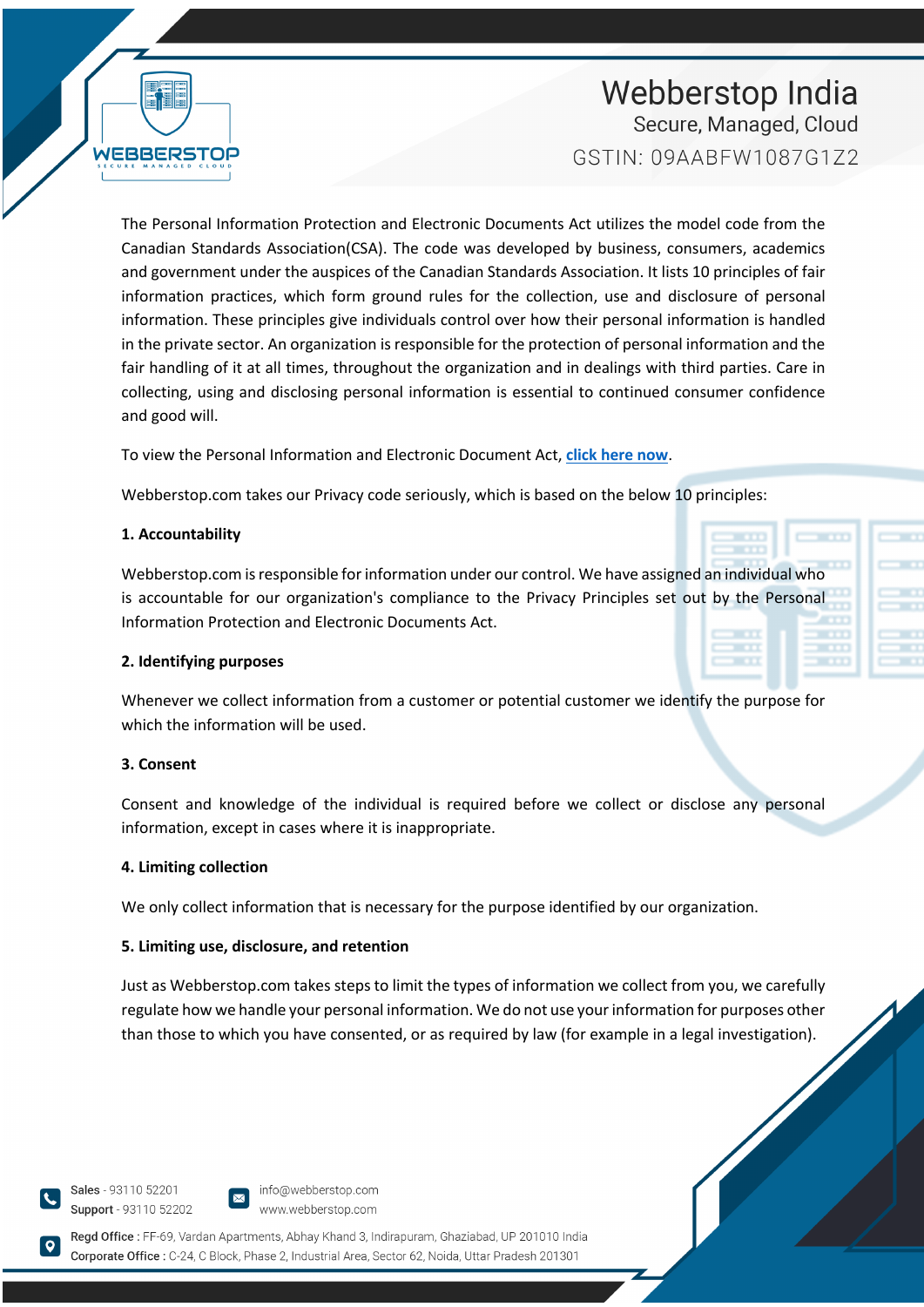

# Webberstop India Secure, Managed, Cloud GSTIN: 09AARFW1087G172

Should Webberstop.com require the services of third parties to handle your information, we will require them to adhere to privacy procedures that will keep your information confidential.

These third parties will be given only the information necessary for performing their informationhandling services. Webberstop.com does not sell or trade personal information for commercial purposes. Webberstop.com is committed to retaining your personal information only as long as is necessary for the purposes for which it was collected. Webberstop.com is also committed to deleting or destroying the records containing that information when they are no longer required; this will be done in ways that will ensure your continued privacy.

### **6. Accuracy**

We are committed to ensuring that our records of your personal information are accurate, complete, and up-to-date. Although it is your responsibility to inform Webberstop.com of any relevant changes in your personal information, we will take steps to ensure that you are able from time to time to verify the information in your file.

#### **7. Safeguards**

Webberstop.com uses appropriate safeguards to protect the privacy of your personal information. These safeguards are designed to prevent unauthorized access, disclosure, copying, use, or modification. Your records are accessible only to staff who have been given the authority to access them and only as is necessary to provide services to you.

### **8. Openness**

So that you can be confident that Webberstop.com is handling your personal information appropriately, Webberstop.com will make information about its policies and practices concerning management of personal information readily available to you. As such, Webberstop.com lists our policies on our website for viewing 24 hours a day, 7 days a week for reading by all.

#### **9. Individual access**

If at any time you have a question about our records containing your personal information, we will do our best to answer it. You have the right to be told about the kind of personal information Webberstop.com maintains, how it is used, and with whom it is shared. You are entitled to challenge the factual accuracy as well as the completeness and relevance of our records. Incorrect information will be promptly corrected or, if necessary, deleted.

Sales - 93110 52201 Support - 93110 52202



Regd Office: FF-69, Vardan Apartments, Abhay Khand 3, Indirapuram, Ghaziabad, UP 201010 India Corporate Office : C-24. C Block. Phase 2. Industrial Area. Sector 62. Noida. Uttar Pradesh 201301